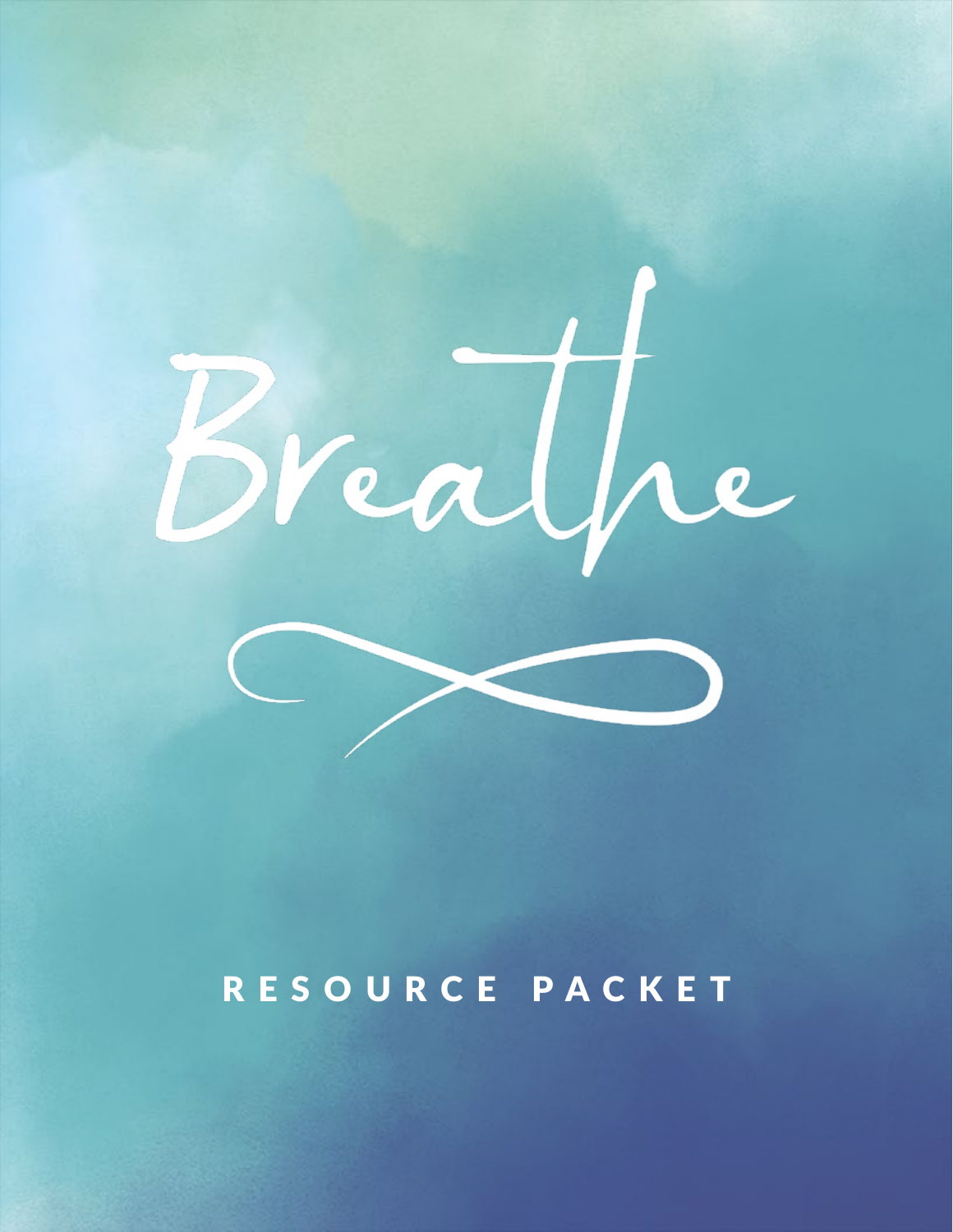### Organizations and Websites

### **[KayWarren.com](http://kaywarren.com)**

As a mom of a child with mental illness, Kay often felt overwhelmed by the lack of mental health resources and the time it took to find reputable information. Her website is created to be a place where people can come and easily access trustworthy and helpful material without having to spend hours searching the Internet. Please visit the specific mental health pages on her website: [ADHD](http://kaywarren.com/adhd/), [Anxiety,](http://kaywarren.com/anxietydisorder/) [Bipolar Disorder](http://kaywarren.com/bipolardisorder/), [Borderline](http://kaywarren.com/borderlinepersonalitydisorder/)  [Personality Disorder](http://kaywarren.com/borderlinepersonalitydisorder/), [Depression,](http://kaywarren.com/depression/) [Eating Disorders](http://kaywarren.com/eatingdisorder/), [Grief](http://kaywarren.com/grief/), [Obsessive Compulsive](http://kaywarren.com/ocd/)  [Disorder](http://kaywarren.com/ocd/), [Schizophrenia](http://kaywarren.com/schizophrenia/), [Students](http://kaywarren.com/studentmentalhealth/), [Substance Misuse Disorder](http://kaywarren.com/substancemisusedisorder/), [Suicide](http://kaywarren.com/suicide/), [Support for](http://kaywarren.com/familyandfriends/)  [Families and Friends](http://kaywarren.com/familyandfriends/), [Trauma.](http://kaywarren.com/trauma/)

### **[Mental Health Resource Guide for Individuals and Families](http://15e50d5042f8867cff88-3b1d37bbed62ab73fc28b350df0f1686.r26.cf2.rackcdn.com/uploaded/2/0e11650827_1614231440_2021hopemhresourceguidedigitalversion.pdf)**

The Mental Health Resource Guide for Individuals and Families is provided free of charge. It includes basic education about common mental illnesses, answers to frequently asked questions, and helpful information for families on how to support their loved ones with mental illness. It is designed to serve as a simplified reference guide and should not be utilized as a diagnostic tool. Click [HERE](http://15e50d5042f8867cff88-3b1d37bbed62ab73fc28b350df0f1686.r26.cf2.rackcdn.com/uploaded/2/0e11650827_1614231440_2021hopemhresourceguidedigitalversion.pdf) to download the Resource Guide.

### **[Saddleback Church's Hope for Mental Health Community](http://kaywarren.com/Community/)**

The Hope for Mental Health Community is a safe place for anyone with or affected by mental illness. These online gatherings are a time to connect with others who have mental health challenges, learn from professionals in the fields of psychology, theology, and wellness, and gain spiritual strength from God and each other. Please join us at [Facebook.com/KayWarrensPage](https://www.facebook.com/KayWarrensPage/). You can view previous Hope for Mental Health Community events at [KayWarren.com/Community.](http://kaywarren.com/Community/)

### **[How to Navigate a Mental Health Crisis Seminar](http://kaywarren.com/sermon/how-to-navigate-a-mental-health-crisis/)**

This recorded seminar, hosted by the Saddleback Church Hope for Mental Health Ministry, will give you the tools to recognize the precipitating events leading up to a crisis, what you need to know to help yourself or your loved one through the crisis, how to follow up afterwards, as well as ways to connect with on-going support.

- Click [HERE](http://15e50d5042f8867cff88-3b1d37bbed62ab73fc28b350df0f1686.r26.cf2.rackcdn.com/uploaded/n/0e8721602_1556982496_navigating-a-mental-health-crisis-powerpoint.pdf?fbclid=IwAR1RPYxE-5Pd1_KjXfh-s-RUNMmXh7arhRiRZ7mLVt_ktJxeVQVEoJPhBNg) to follow along with the PowerPoint presentation.
- Download the handouts [HERE](http://15e50d5042f8867cff88-3b1d37bbed62ab73fc28b350df0f1686.r26.cf2.rackcdn.com/uploaded/n/0e8721606_1556983490_navigating-a-mental-health-crisis-packet.pdf?fbclid=IwAR3jmsN6oalfaxH0dUHGbvNFkRotYDceEZVmLyFlSP52ZqsnWPmUp9r3qMs).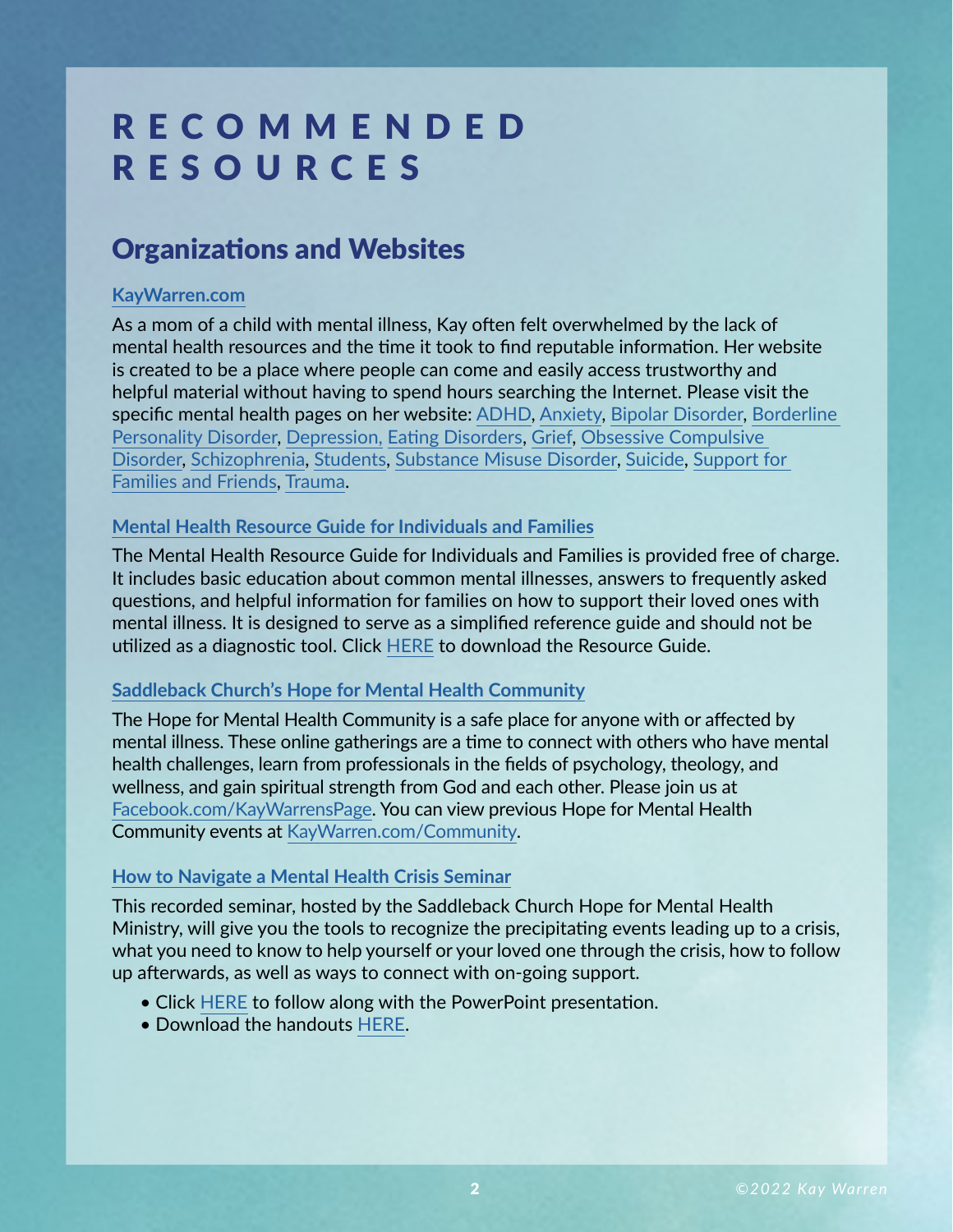### Organizations and Websites continued

**[Crisis Text Line](https://www.crisistextline.org)** | Text HOME to 741741 to connect with a trained Crisis Counselor.

**[National Suicide Prevention Lifeline](https://suicidepreventionlifeline.org) | 1-800-273-TALK (8255)**

The National Suicide Prevention Lifeline is a national network of local crisis centers that provides free and confidential emotional support to people in suicidal crisis or emotional distress 24 hours a day, 7 days a week. Call 1-800-273-8255, en Español 1-888-628-9454, or visit their website to connect via online chat.

### **[2-1-1](https://www.211.org)**

Provides free and confidential information and referral for mental health services, help with food, housing, employment, counseling, and more.

• Crisis Assessment Team (CAT) - A Crisis Assessment Team provides 24/7 mobile response services for clients of all ages who are experiencing a mental health crisis or suicide risk. Team clinicians are often the first point of contact between the client and the county mental health system. The teams assist law enforcement, paramedics, social services agencies, and families by providing mental health crisis assessment services. Call 2-1-1 to see if your county offers this service.

### **[Celebrate Recovery: A Christ-Centered 12 Step Program](https://www.celebraterecovery.com)**

A Christ-centered, 12 step recovery program for anyone struggling with hurt, pain or addiction of any kind. Groups are available throughout the nation, internationally, online, and in many prisons.

### **[CHOC Mental Health Toolkit](https://www.choc.org/mental-health/mental-health-toolkit/)**

The Children's Hospital of Orange County (CHOC) created a Mental Health Toolkit that includes free resources on mental health topics common to kids and teens, such as depression, anxiety, suicide prevention, trauma, bullying, eating disorders, attention deficit/hyperactivity disorder (ADHD) and post-traumatic stress disorder (PTSD). Many resources are available in English, Spanish, and Vietnamese.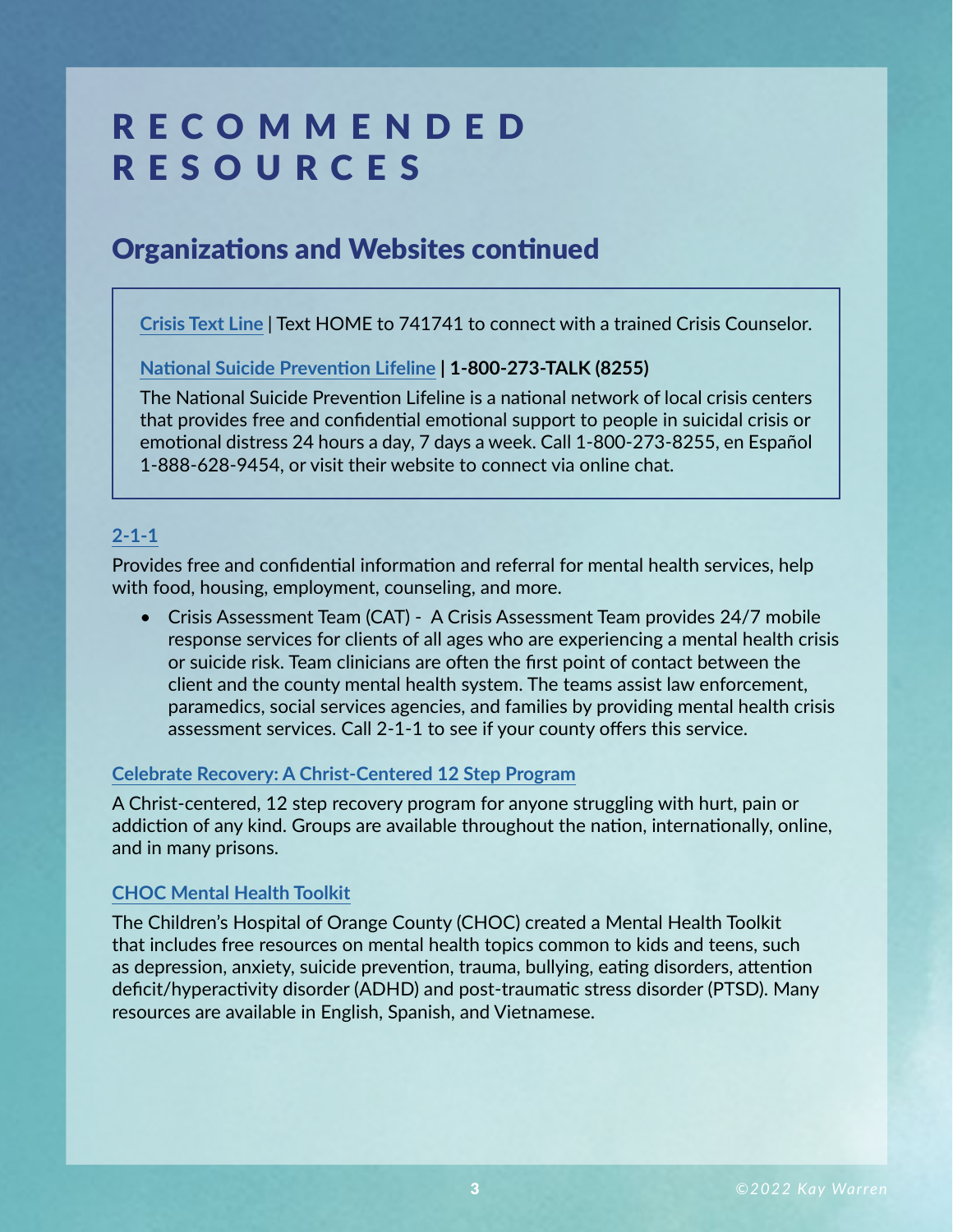### Organizations and Websites continued

### **[Compassion in Action: A Guide for Faith Communities, Serving People with Mental](https://www.hhs.gov/sites/default/files/compassion-in-action.pdf)  [Illness and their Care Givers](https://www.hhs.gov/sites/default/files/compassion-in-action.pdf)**

The U.S. Department of Health and Human Services created a guide with seven key principles to help faith leaders address mental illness in their communities.

### **[Fresh Hope for Mental Health](https://www.freshhope.us)**

Fresh Hope provides a safe place online and in-person for anyone who feels hopeless to process their pain and experience faith-filled hope modeled, shared, and given in support groups, classes, coaching, and resources that are led and written by peers.

#### **[Grace Alliance](https://mentalhealthgracealliance.org)**

The Grace Alliance is a Christian-based organization that provides online and in-person support groups for individuals, parents, and loved ones. Their support groups combine neuroscience and faith with the hope of building mental and emotional health resiliency.

### **[National Alliance on Mental Illness \(NAMI\)](https://www.nami.org/Home)**

NAMI is the nation's largest grassroots mental health organization which provides education classes, support groups, and resources for individuals and families.

#### **[NumberStory.org](https://numberstory.org)**

Exists to build awareness of Adverse Childhood Experiences (ACEs) and to help people and communities prevent and address the effects of ACEs and childhood toxic stress. This website helps you learn about your ACEs score.

### **[Protecting Youth Mental Health: The U.S. Surgeon General's Advisory](https://www.hhs.gov/sites/default/files/surgeon-general-youth-mental-health-advisory.pdf)**

The U.S. Surgeon General's advisory calls the nation to immediate awareness and action for this significant public health challange.

> **For additional recommended books, organizations, and resources please visit [KayWarren.com/MentalHealth.](http://kaywarren.com/MentalHealth/)**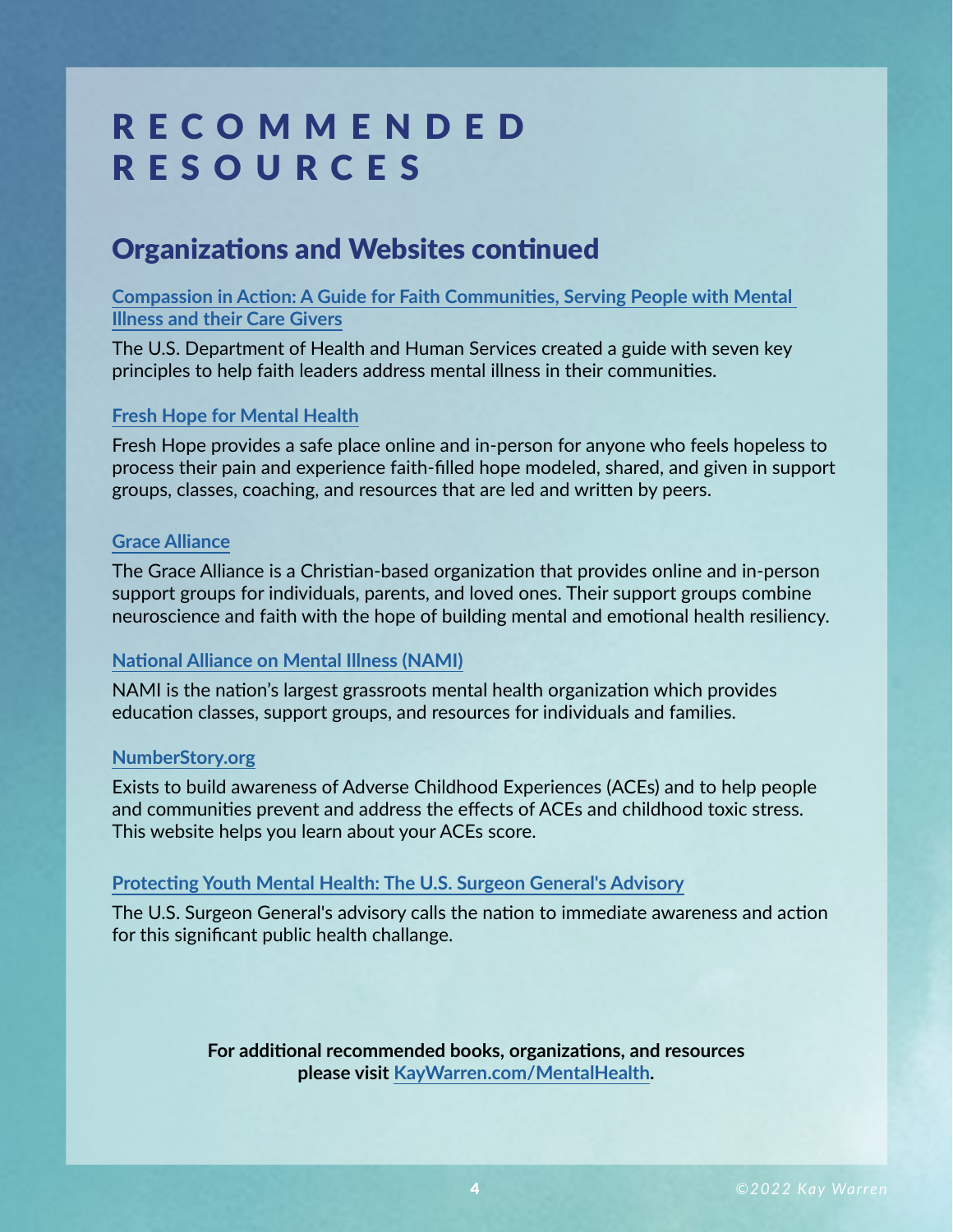## Books

*The Bipolar Disorder Survival Guide, Third Edition: What You and Your Family Need to Know* by David J. Miklowitz, PhD

*Boundaries: When to Say Yes, How to Say No to Take Control of Your Life* by Henry Cloud, PhD and John Townsend, PhD

*Codependent No More: How to Stop Controlling Others and Start Caring for Yourself* by Melody Beattie

*Finding Jesus in the Storm: The Spiritual Lives of Christians with Mental Health Challenges* by John Swinton

*Finding Quiet: My Story of Overcoming Anxiety and the Practices that Brought Peace* by J.P. Moreland, PhD

*Grace for the Afflicted: A Clinical and Biblical Perspective on Mental Illness* by Matthew S. Stanford, PhD

*Grace for the Children: Finding Hope in the Midst of Child and Adolescent Mental Illness* by Matthew S. Stanford, PhD

*How We Love Our Kids: The Five Love Styles of Parenting* by Milan Yerkovich, MA & Kay Yerkovich, MS, LMFT

*I Am Not Sick, I Don't Need Help! How to Help Someone Accept Treatment* by Xavier Amador, PhD

*I Love Jesus, But I Want to Die: Finding Hope in the Darkness of Depression* by Sarah J. Robinson

*A New Kind of Normal: Hope-Filled Choices When Life Turns Upside Down* by Carol Kent

*Redeeming Heartache: How Past Suffering Reveals Our True Calling* by Dan B. Allender, PhD

*Rules of Estrangement: Why Adult Children Cut Ties and How to Heal the Conflict* by Joshua Coleman, PhD

*Surviving Schizophrenia: A Family Manual* by E. Fuller Torrey, MD

*Talking to Depression: Simple Ways to Connect When Someone in Your Life is Depressed* by Claudia J. Strauss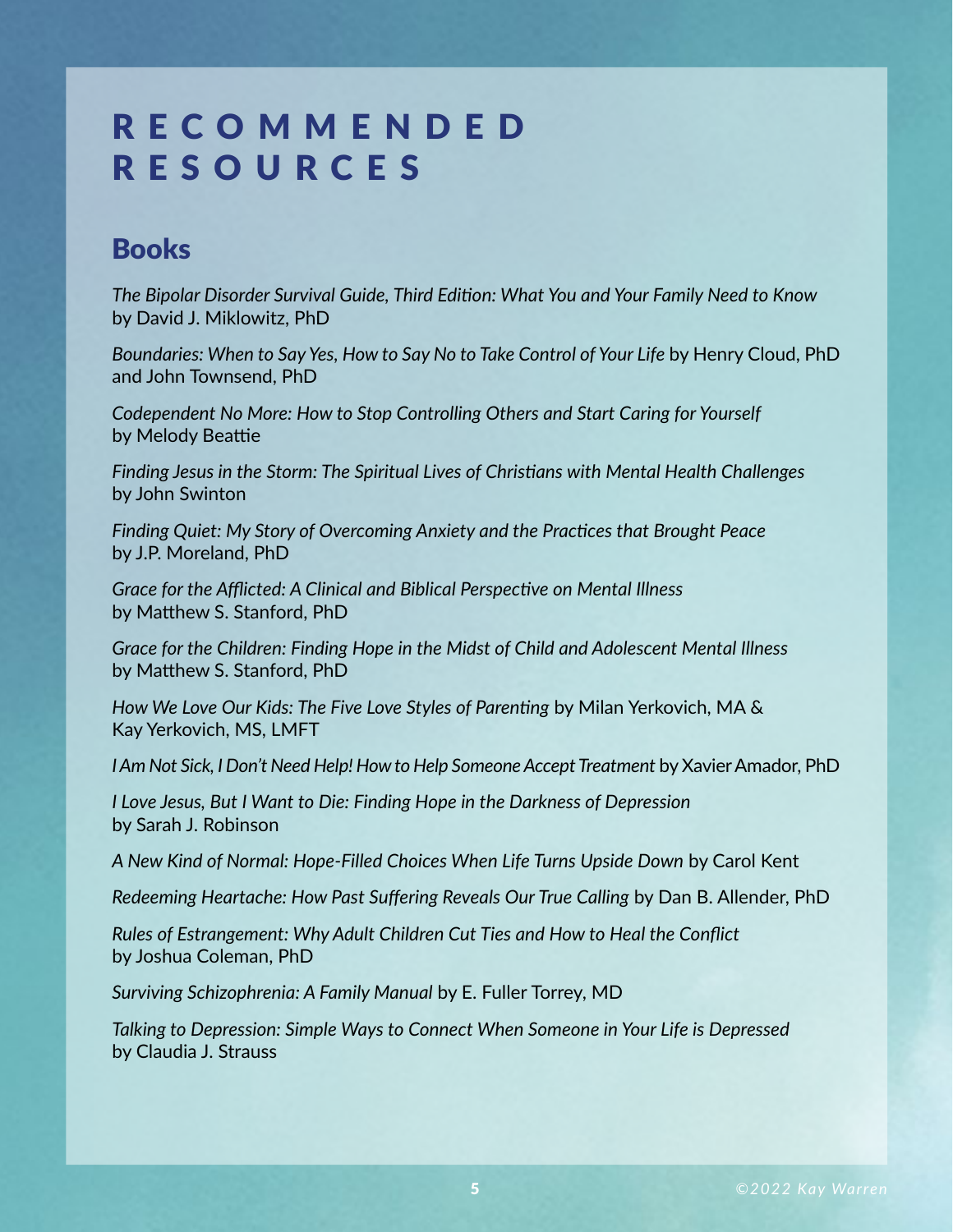## Books continued

*Talking to Eating Disorders: Simple Ways to Support Someone Who Has Anorexia, Bulimia, or Other Eating Disorders* by Jeanne Albronda Heaton, PhD and Claudia J. Strauss

*What Happened To You? Conversations on Trauma, Resilience, and Healing* by Bruce D. Perry, MD, PhD & Oprah Winfrey

*When I Lay My Isaac Down: Unshakable Faith in Unthinkable Circumstances* by Carol Kent

*When Someone You Love Has a Mental Illness: A Handbook for Family, Friends, and Caregivers* by Rebecca Woolis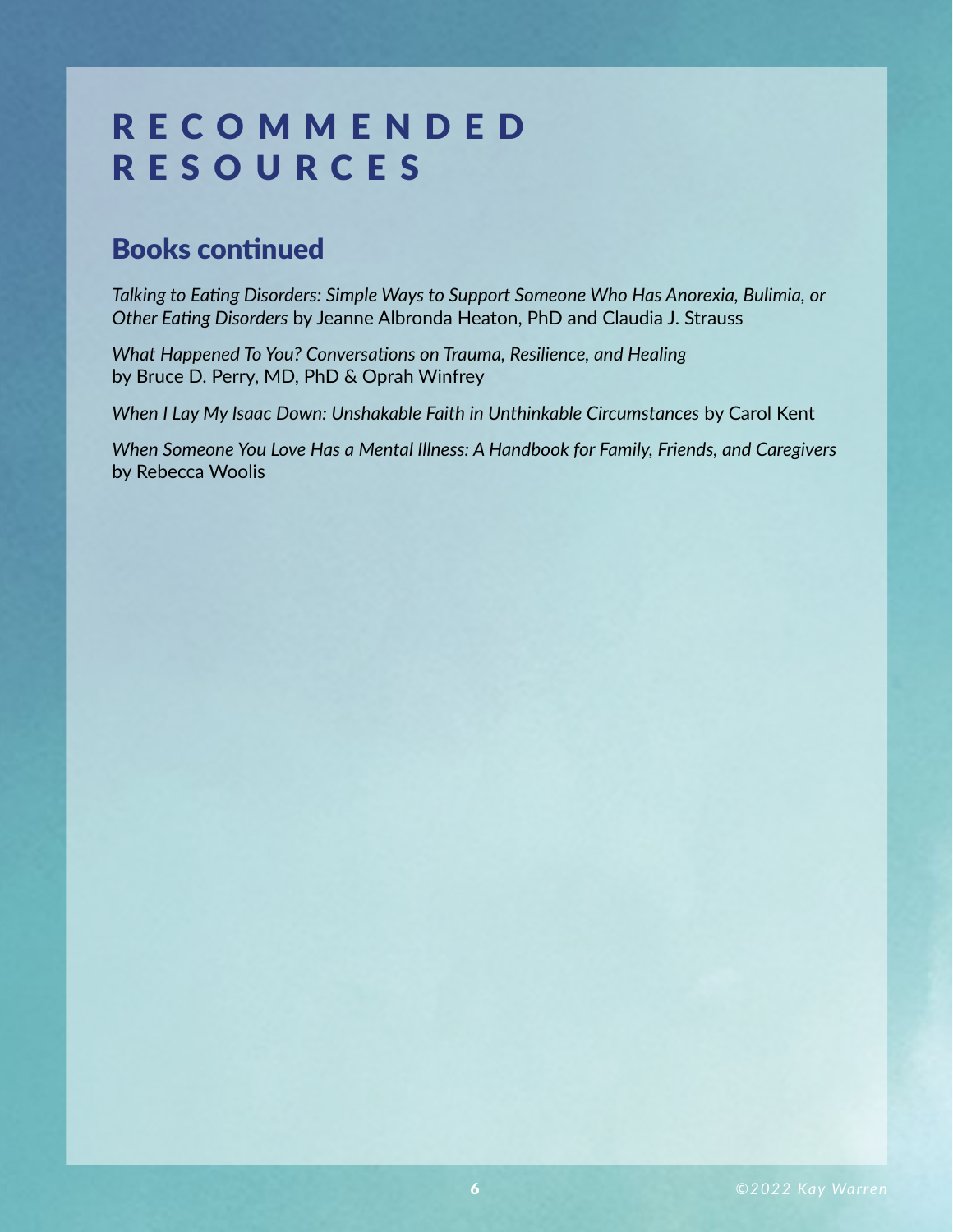| NOTES |
|-------|
|       |
|       |
|       |
|       |
|       |
|       |
|       |
|       |
|       |
|       |
|       |
|       |
|       |
|       |
|       |
|       |
|       |
|       |
|       |
|       |
|       |
|       |
|       |